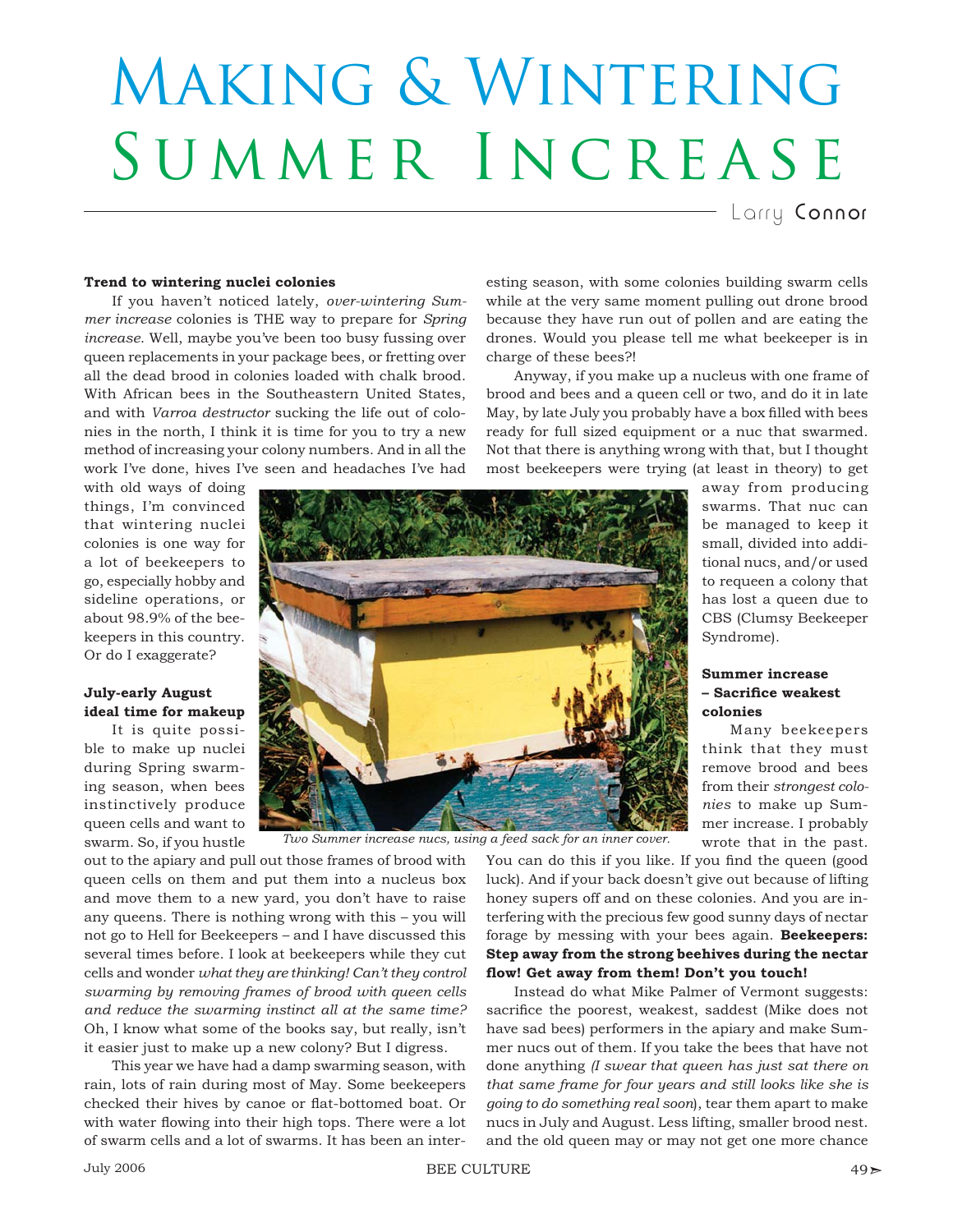

*Preparing Summer increase for Winter. The three-box colony below is wrapped as shown, and the double nuc, with only a plywood floor, is placed diectly on the inner cover of the bottom colony. It, too, gets wrapped.*

in a nuc of her own to build up or get replaced on the next apiary visit.

Palmer makes up double nuclei colonies (10-frame deep hive bodies divided into two sections). He makes these up in July and August and then manages them to spend the Winter with him up near the Canadian border. Mike, who is president of the Vermont Beekeepers Association, claims that some of his bees forage in Canada and are bilingual. If you order queens from him please specify if you want English or French speaking queens.

Each Summer he makes four-frame nucs with the following arrangement, moving out from the center of the double nuc:

1. An empty frame of drawn comb

2. A frame of bees and brood

3. A partial frame of brood (if you have it), with stored pollen *or* a frame of pollen

4. A frame of honey or honey and pollen

If you make up a five-frame nuc, add another frame of honey or an empty frame of brood comb or a divisionboard feeder.

Palmer uses a special feeder copied from Kirk Webster, also of Vermont, that divides the two nucs. It feeds two nucs at once and takes up the space of two frames, giving each nuc four frames for Summer and Winter both.

#### **Use nucs as a means of making additional nucs**

Once the nuc is made up and moved to a new location, give it a queen cell or a mated queen. If you do not yet raise queens, I suggest you contact a local beekeeper who does, and who has good stock you want, and purchase ripe queen cells (ready to emerge in 24 hrs) as a means of introducing your queen. The economics work too, since a queen cell at \$5 to 7 is less expensive than a locally-produced-and-mated-queen at \$15-20. You can't buy locally mated queens at Wal-Mart.

I've been using some newly emerged virgin queens for introduction this Spring, so if it works you will probably hear about it. I've used them before with good results, but you must treat them like a regular queen during introduction.

# **4 vs. 5 frames**

The difference between a four-frame nucleus and a five-frame nucleus, both in a double nuc, is the feeder. I have seen both in use this spring, set up from the previous season, and they seem to be ok. If you use the feeder, you will feed the bees until they have three and a half frames filled with honey or syrup as winter approaches. This leaves half a frame for cluster space. With deep frames, this provides 20 or more pounds of honey per hive.

With five-frame nucs in a double box, you either need to use a top feeder (glass jar in a hole in a migratory cover), or provide frames of honey for the bees. All but half a frame should be filled with honey (and pollen underneath). I do not recommend Fall pollen feeding, since there is no clear evidence it works. These small units usually have stored a good supply of pollen on their own. Unless you messed them up somehow.

## **Preparation for Winter**

Local beekeepers have wintered these double nuclei without doing anything for them except (maybe) to put a two-inch piece of stiff insulation material on the cover of the nucleus. Most of these beekeepers use feedbags or silt fence material for an inner cover, so the insulation sits over the fabric and the telescoping cover is put on top. The double nucleus just sits on the ground without added protection.

## **Wintering over another colony**

Mike Palmer and others Winter their double nucs over a strong three-deep colony of bees. The double nucleus colonies are put on top the strong colonies, after flight for the season is over. The double nucleus (which has a half-inch plywood bottom) is placed directly on the inner cover of the strong colony. The full sized colony is wrapped with roofing paper and the nucleus gets its own wrapping. Again, a two-inch piece of stiff insulation material is placed on top of the double nucleus and the outer cover put in place. Each colony has its regular entrance, cut into the roofing paper as necessary.

#### **Late Winter/early Spring inspection**

If a break in the weather allows, a late February early March inspection reveals that the two clusters have moved toward each other in the double nucleus box. When wintered over a strong colony, the lower unit has moved up